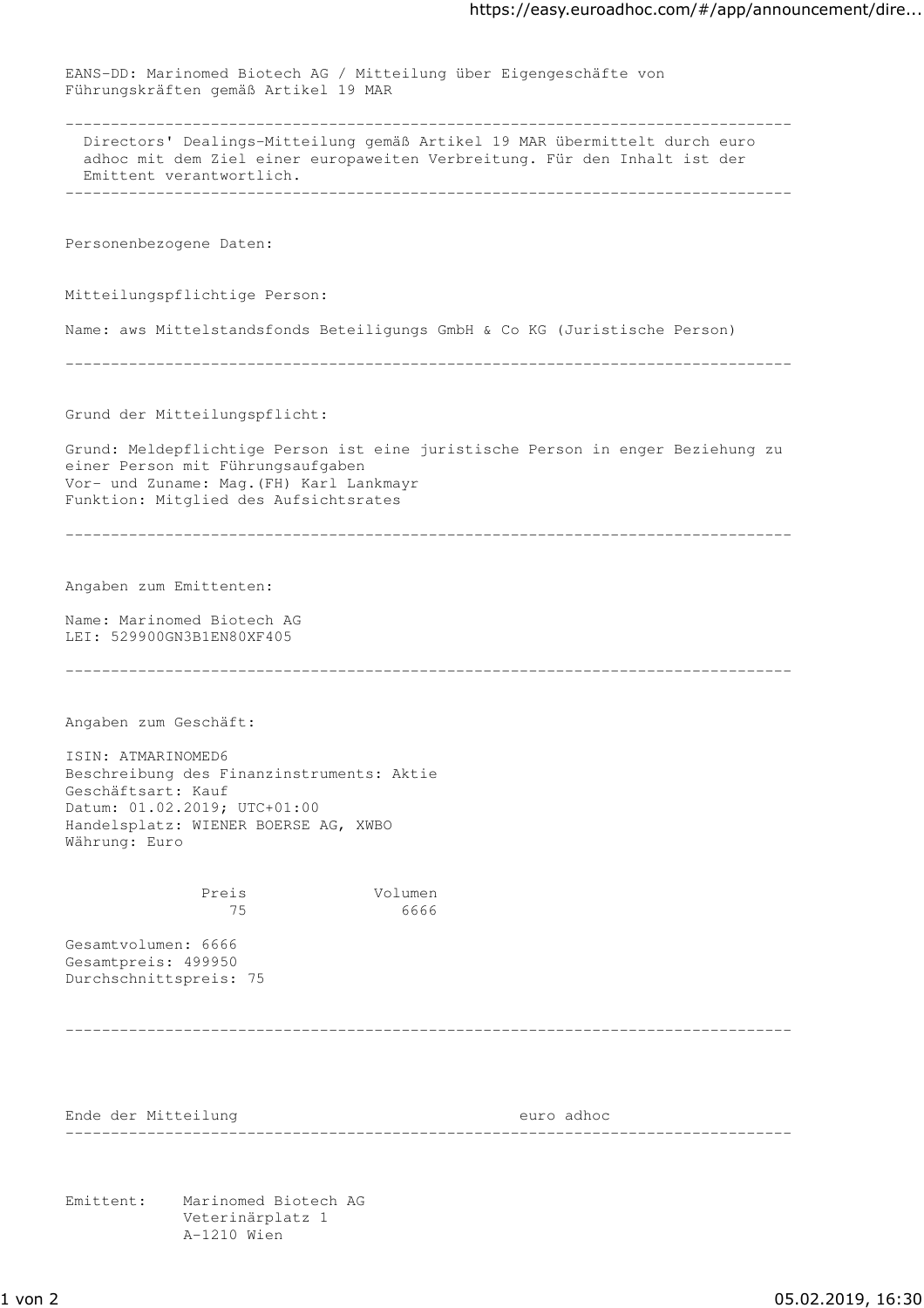Telefon: 0043250774460 FAX: 0043250774493 Email: office@marinomed.com WWW: www.marinomed.com ISIN: ATMARINOMED6, AT0000A1WD52 Indizes: Börsen: Wien Sprache: Deutsch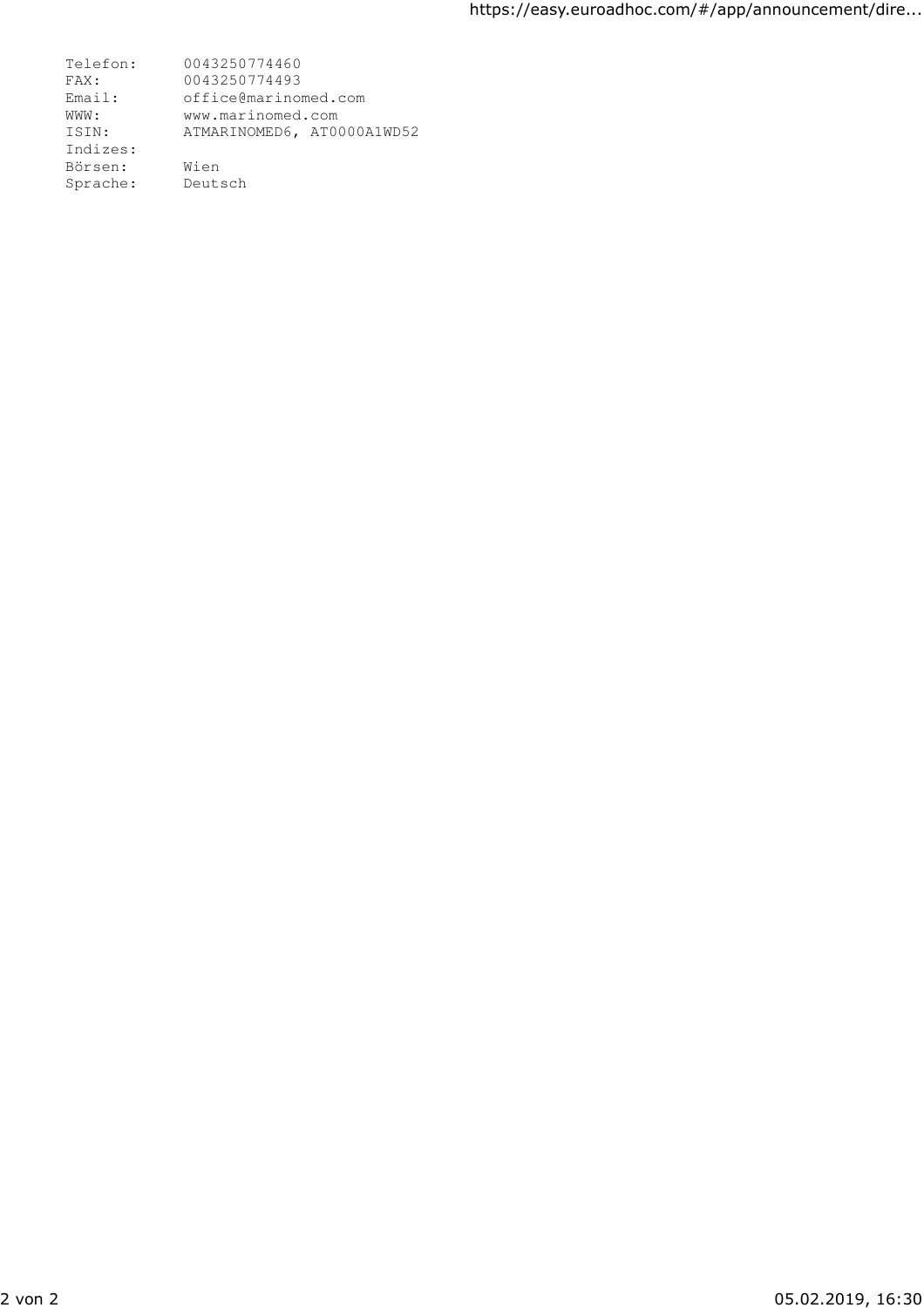EANS-DD: Marinomed Biotech AG / Notification concerning transactions by persons performing managerial responsibilities pursuant to article 19 Market Abuse Regulation (MAR) -------------------------------------------------------------------------------- Directors' Dealings-Announcement pursuant to artikle 19 MAR transmitted by euro adhoc with the aim of a Europe-wide distribution. The issuer is responsible for the content of this announcement. ------------------------------------------------------------------------------- personal data: responsible party: name: aws Mittelstandsfonds Beteiligungs GmbH & Co KG (legal person) ------------------------------------------------------------------------------- reason: reason: responsible party is a legal person associate to a person with managerial responsibilities name and surname: Mag.(FH) Karl Lankmayr function: Member of an administrative or supervisory board ------------------------------------------------------------------------------- issuer information: name: Marinomed Biotech AG Legal Entity Identifier (LEI): 529900GN3B1EN80XF405 ------------------------------------------------------------------------------- information about deal: ISIN: ATMARINOMED6 description of the financial instrument: Stock type: acquisition date: 01.02.2019; UTC+01:00 market: WIENER BOERSE AG, XWBO currency: Euro price volume 75 6666 total volume: 6666 total price: 499950 average price: 75 ------------------------------------------------------------------------------- end of announcement euro adhoc ------------------------------------------------------------------------------- issuer: Marinomed Biotech AG

Veterinärplatz 1